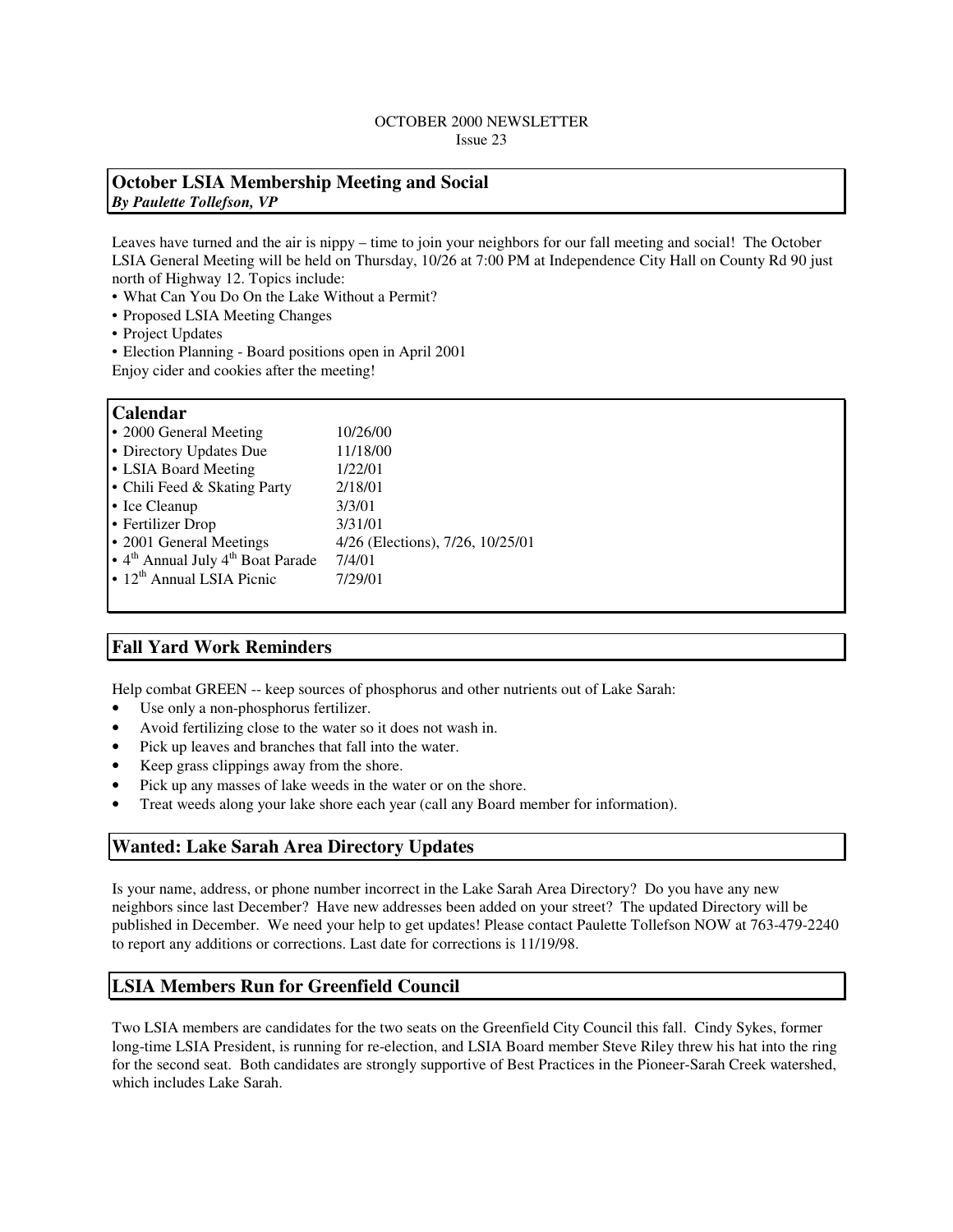# **Membership Up!**  *By Mary Lou Peterson, Membership Director*

We are growing!! LSIA memberships have increased from 114 in September 1999 to 127 in September 2000. Our business year is from March to March, so if you have not mailed your \$25 dues, it is *never* too late. The number of LSIA members participating in the Superior trash service savings has increased to 46; the next savings level is 50.

If you have a new family next door, please call Mary Lou with their name and address so a newsletter and membership information can be mailed to them.

# **Next Loretto Creek Detention Ponds Planned**  *By Paulette Tollefson, Project Coordinator*

Our first detention pond on Loretto Creek is complete (by Bell Rose Drive and Co Rd 11). Two more ponds are planned near Townline Road to trap even more phosphorus before it enters the lake. One pond may be behind Doug Doboszenski's home, with the other pond on Gerald Williams' property. Initial meetings with the Hennepin Conservation District, DNR, and Army Corp of Engineers indicated that the ponds are feasible. Current activities include developing detailed pond designs, determining funding sources, and locating spots to dump the excavated soil. Get the latest update on these plans at the October General Meeting.

# **Treasurer's Report**

*By Brad Spencer, Treasurer*

LSIA's balance on 1/1/00 was \$2241.28. As of 9/11/00, receipts were \$16,652.22 (including a CD redemption) and disbursements were \$7153.99. Ending balance was \$11,739.51. Part of this balance will be rolled into a CD.

# **Best Practices Education**  *By Mary Lou Peterson, Project Coordinator*

LSIA is involved with several activities to educate area residents on Best Practices that can help the lake quality.

- Best Practices Placemat: The fall version of the placemat was provided by LSIA to local restaurants including Dobos. It was funded by a donation from the City of Independence.
- Best Practices Brochures: The multi-color brochures remaining from a previous distribution will be sent by LSIA to the Pioneer-Sarah Creek Watershed, funded by a donation from the City of Greenfield.
- New DNR Educational Poster: LSIA would like to publicize an article that appeared in the 8/27 Star Tribune. "A colorful poster explaining what watersheds are has just been printed by the DNR. The two-sided poster shows a topographical relief map of major watersheds across the state on one side; on the other side the poster features suggestions for protecting and improving watersheds and water resources. The poster is designed to be a tool for teachers, lake associations, service groups, and anyone else interested in promoting protection of water resources. The poster is available free by calling (651) 296-6157 in the Twin Cities or 1-888-MINNDNR outstate."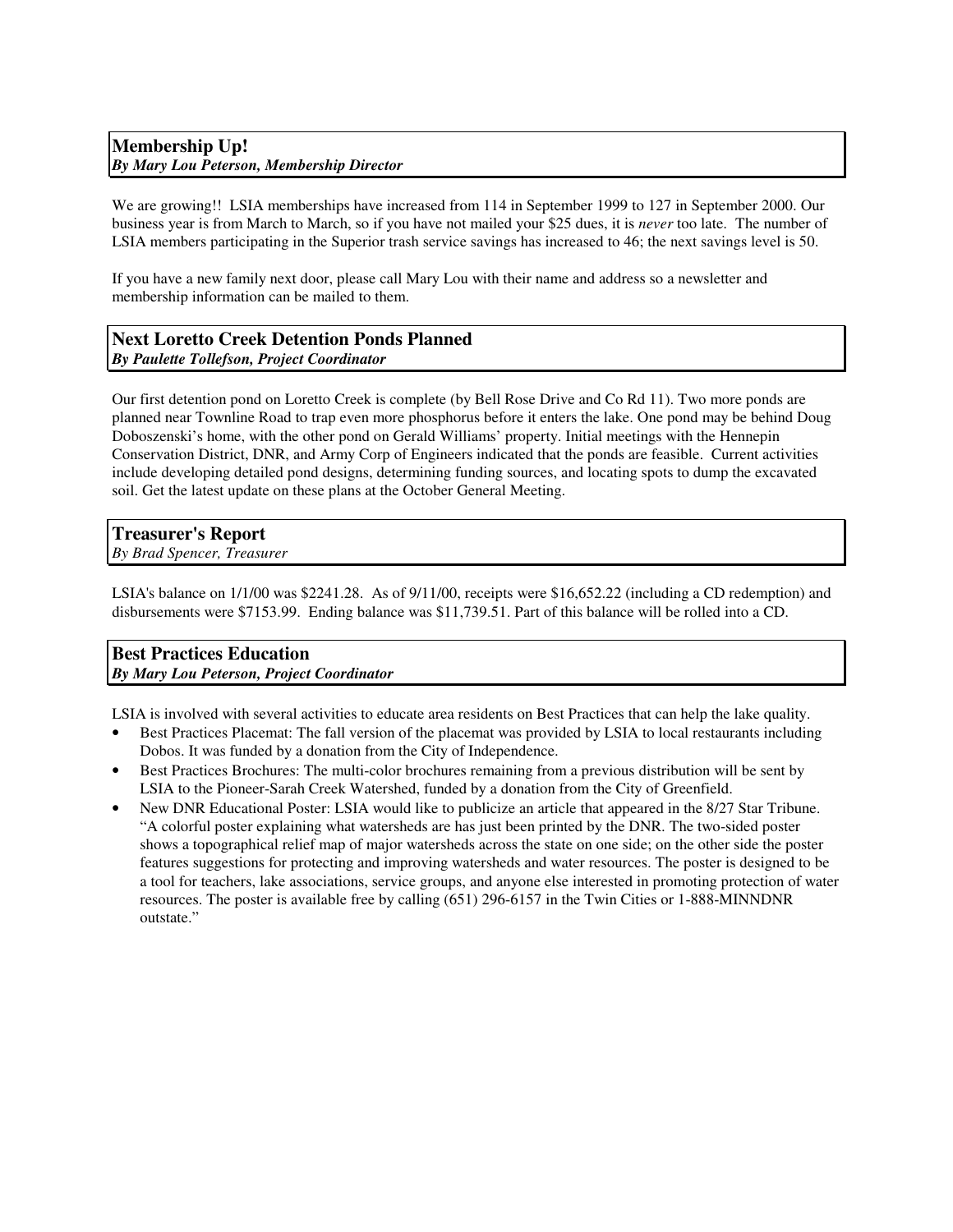# **4 th of July Boat Parade 2000**

# *By Brad Spencer, Parade Coordinator and Judge*

The 4<sup>rd</sup> annual boat parade was an overwhelming success again with as many as 25 vessels participating in the afternoon sunshine. As usual, the parade left the main channel area at 3:15 and proceeded clockwise around our lake. Spectators along the shoreline enjoyed the most decorated parade in the event's short history.

Most notable entrants included:

- The Horazuk family pontoon with a vast number of decorations and a full boatload of fully costumed friends and family members. An amazing effort even without the tubing banjo player!
- The Jorgenson family pontoon with by far the most red, white, and blue banners and flags. They were in serious contention for the decorating contest until the participants used large squirt guns to spray any unsuspecting boat that ventured too close (including that of the self-appointed judge).
- The Stibbard family with several neighbors decorated their pontoon with the Boston Tea Party theme, complete with cases of tea (?). They quickly decided, however, that Long Island teas were preferable to the typical variety, which explains the seemingly random course their boat followed.
- The Englund pontoon clearly had the tallest flagpole, estimated at over 20' tall and topped by both Old Glory and a large  $19<sup>th</sup>$  hole flag. They also installed forward facing cannons and numerous signs and decorations. Apparently the signs were made using water soluble ink, making for a quick dash home to clean their upholstery after a water gun attack.

The pontoon boats seemed to have the edge, as there is more area to decorate. We smaller boat owners are going to have to get more creative if we are to have a chance at the decorating contest prize.

The bonfire and barbeque at Lyreks following the parade was fairly well attended, with several people bringing salads and desserts to share. If you didn't come to the barbeque this year, make a point to include it in your next year's plans!

This year's decorating contest came out as a tie in an informal poll of participants, causing great delay in awarding the only prize – a \$50 gift certificate for Von Hansen's Meats. The tie breaker came down to the outcome of employment of an official random decision generator (flipped coin). The winner is: Bernie and Sherry Stibbard and friends on their Long Island Tea Party entry! Sorry to the Englunds and better luck next year!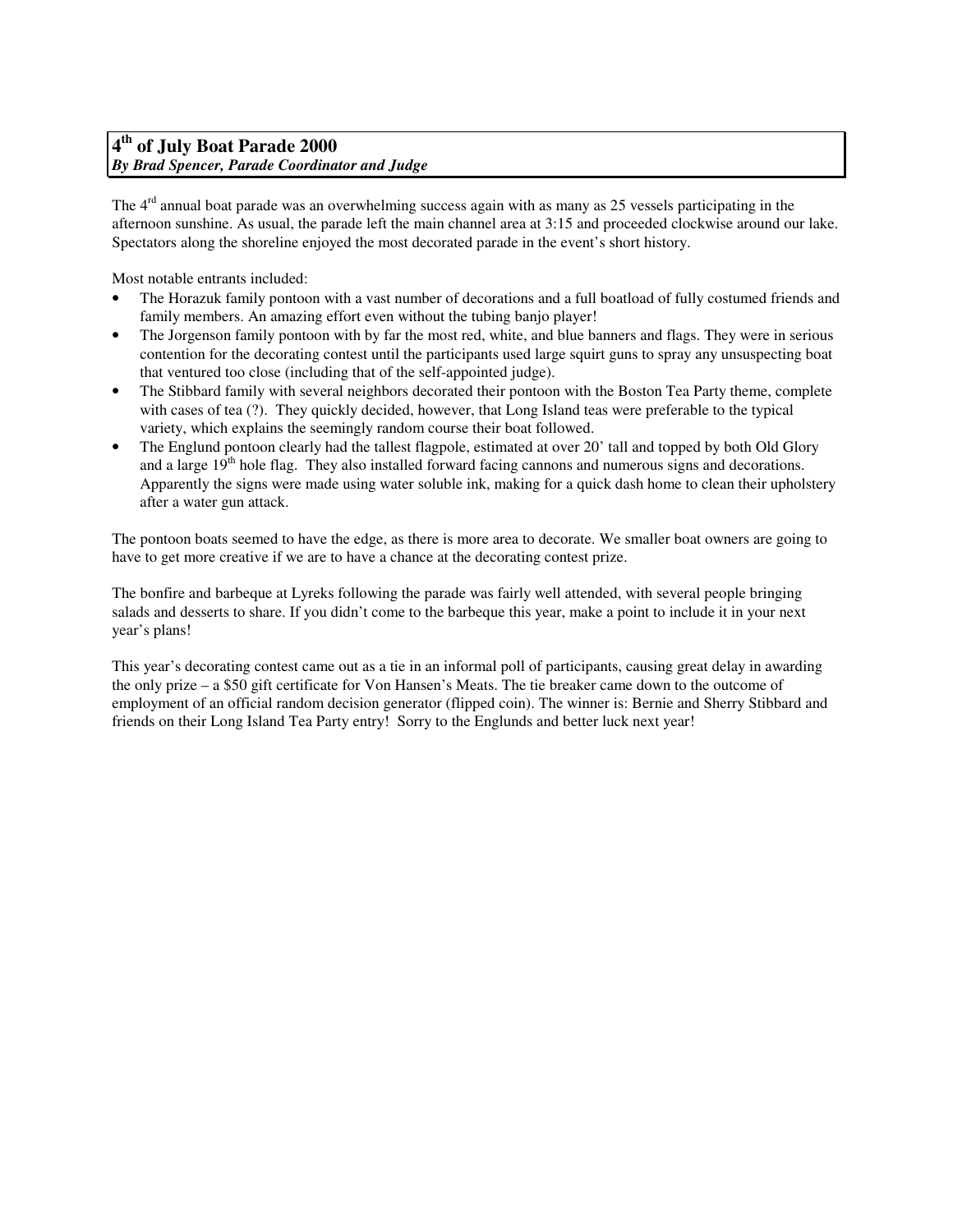### **Picnic Pix**  *By Dolores Ullstrom, Picnic Chair*

Great summer weather, good company, and wonderful food – what more can you ask of a picnic? Lake Sarah residents and friends gathered on July  $30<sup>th</sup>$  at the home of Kim and Becky Jacobsen for the  $12<sup>h</sup>$  annual LSIA picnic. Over 80 people attended, including guests State Senator Gen Olson, Commissioner Penny Steele. and Independence Mayor Marvin Johnson.

### **Photos: Kids plus water equals FUN!**

Thanks again to the **Jacobsens** for hosting the event; to the **Mizells** who donated paper products; to the **Sandlasses** who donated game prizes; to **Mary Jorgenson** and Shady Moon Properties for donating the burgers, hot dogs and buns; to the many business who donated prizes; and to all the LSIA Board members who organized and cooked and cleaned.

## **Photo: Cooks Tom Mizell and Steve Riley relax with with Julie Riley and Steve Hancock**

Many local businesses contributed door prizes. Thanks to:

- Weller Works for a Minnesota sweatshirt, won by Bob & Bev Schoonmaker.
- Bill Hibbard of Budget Printing for 5 sets of personalized note pads won by Paul Klesmit, Steve Hancock & Paulette Tollefson, Michael & Julie LePage, Earl & Jean Truax, and Warren & Julie Grist.
- Greg Hani, owner of Hani's Studio, for an original framed cardinal print, won by Steve & Teri Hoogenakker.
- Coast to Coast, for a certificate for 1 dozen night crawlers, won by Anni Lee.
- North American Foods for a \$10 gift certificate, won by Fred Lang.
- Jean Jacobs of Pleasant View Farm & Produce, for 1 dozen ears of corn, won by Bill & Gloria Hibbard.
- Ron Jorgenson of Acoustical Floors, for a \$25 Target gift certificate, won by Gary & Kelly Sandlass.
- Choo Choo Restaurant & Bar for a \$40 gift certificate, won by Lee & Val LaMere.
- Stop-N-Go Liquor for a bottle of Wild Vines wine, won by Dan Cady.
- Olson's Mercantile for four 12-packs of pop, won by Gene & Dolores Ullstrom, Rick Niedzielski, Brad Spencer, and Steve & Julie Riley.
- Dobo's Café and Bakeshop for a \$10 gift certificate, won by Kim & Becky Jacobsen.
- Fritz & Joyce's for a \$25 gift certificate, won by Paul Klesmit.
- Detour 19 for a \$15 gift certificate, won by Fred Lang.
- Von Hanson meats for two \$10 gift certificates, won by Ron & Mary Jorgenson and Tom Mizell.
- Dale & Kathy Hahn for ten 2-liter bottles of root beer and orange, won by Jim & Gaye Schrack, Ed Penney, Craig & Mary Lou Peterson, Pat & Joan Lyrek, Jerry & JoEllen Horazuk, John & Teresa Jorgenson, Duane & Mae Nielsen, Kevin & Gina Ward, Ron & Chris Lyrek, Jason & Kathleen Nelson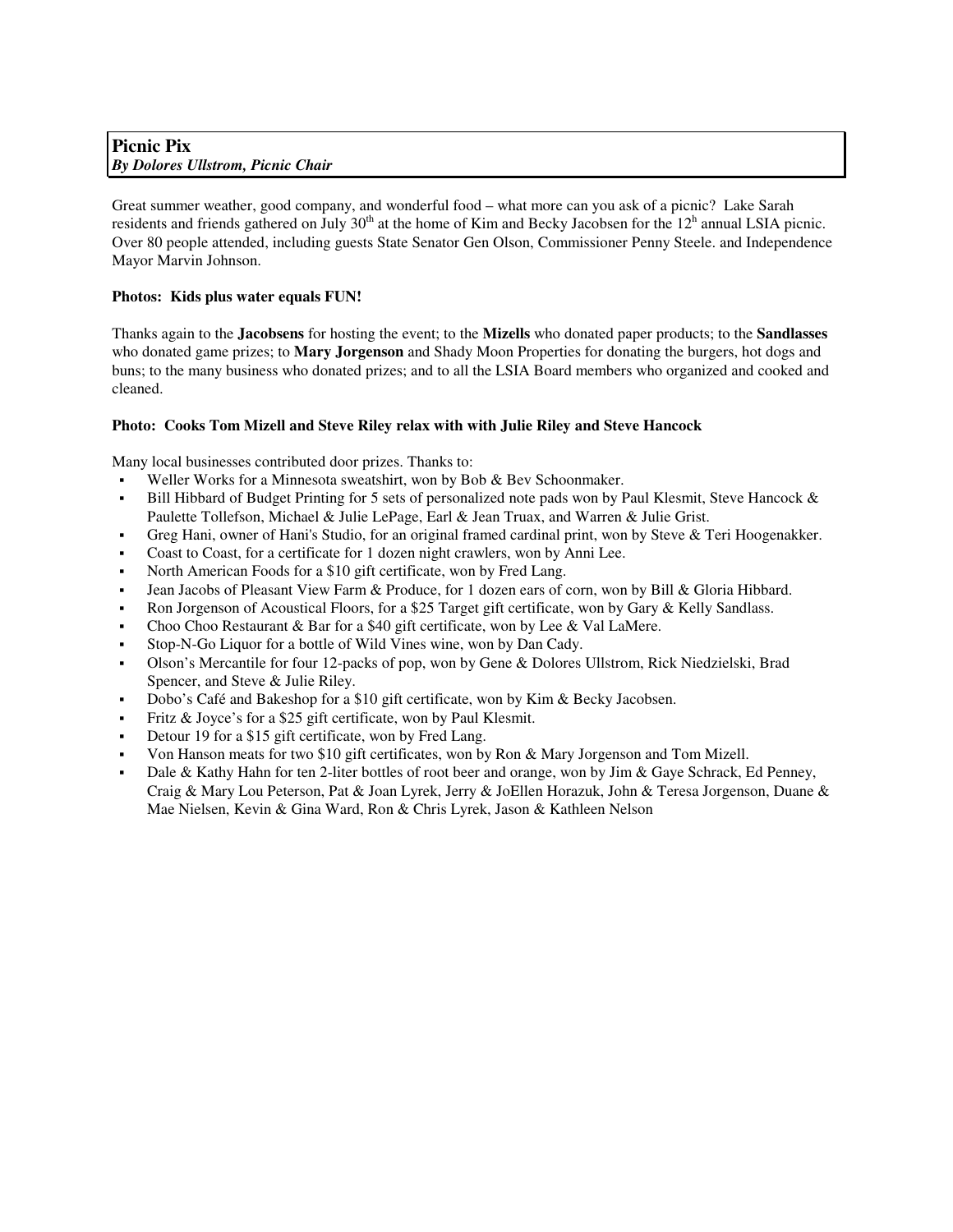# *Lake Sarah Area History*  **A Visit with Dorothy Jacobs: Historical Nuggets**  *By Dolores Ullstrom*

Dorothy Jacobs (nee Snodgrass) lived for over fifty years in Loretto on the corner of Lorenz and St. John in a home that she and her husband Lawrence built. She is a widow now and lives in Hillcrest apartments. She has been slowed up a bit by a broken leg that is healing ever so slowly. I had the good fortune to share a few hours with her this past summer. Our conversation inevitably got around to local history. The following are a few facts/stories that she shared with me.

### **Photo: Dorothy Jacobs**

Dorothy was born in 1909 in a log house on a farm that is currently owned by her nephew. The farm is situated on Lake Charlotte near Greenwood, a Girl Scout camp. A sign on the property proudly proclaims the farm's historical beginnings as the Snodgrass homestead. Dorothy was the youngest of 13 children. When Dorothy and her family moved out of the log house and into their new house, the log building became an ice house. Ice blocks were cut from Lake Charlotte, hauled to the log structure, and packed with saw dust for use during the hot months.

After graduating from eighth grade, Dorothy found work as a hired girl. Her first job was working for a family who had just had their tenth child. At 16 she moved to Minneapolis to live with a brother and to find work. For three years she left her Minneapolis job during the summer months to come back to Lake Sarah and work at the Lake Sarah Inn. She and her sisters Florence and Nettie worked there together during the 1920s, earning \$7 per week for 7 days of work.

Every Sunday Mrs. Anderson, the Inn's owner, made a delicious chicken dinner. She got up about 3 AM and started preparing dinner. About 100 people from the cities showed up each Sunday. Dessert was always chocolate cake. The hired girls helped prepare the chickens and vegetables. They also worked cleanup. A light meal was served in the evening. When everything was cleaned up after supper, the girls had the rest of the evening off.

During the '20s everyone worked hard, but people were very poor compared to today's standards. The "good life" was lived by the few who were wealthy.

Dorothy's sister Charlotte (Hohl) worked for a time as hired girl for the Florida family, owners of the historical house in Rockford now known as the Ames/Florida/Stock House.

In the early days, automobiles were driven in good weather only. During the winter months, roads were impassable and card were put up on blocks.

The Lake Sarah Dance Hall was located on the site of the Terry and Mark Holten home. The entrance was off Highway 55. Dances were held in the summer only because the building was unheated. Dorothy reports that it was the biggest social draw in the area. It was the most popular site of local wedding dances.

For many years there was, in the building that has been until recently called Fritz and Joyce's, a restaurant known as Ma Widner's. Ma Widner was a large woman who was, shall we say, a little rough around the edges. Ma was known for the high top leather boots she wore, her delicious fried chicken, and cooking for Loretto's volunteer firemen. After every fire all the firemen were invited back to her restaurant for chicken dinner. Often she got up in the middle of the night to fix dinner so that it was ready when the firemen returned to town. The dinner was served at no cost to the firemen.

At one time Loretto had a creamery called Dutch Mill Dairy (because of the numerous Dutch farmers in the area?). Part of the brick building and smokestack are still visible. The dairy was known for its delicious ice cream. Before the creamery was built, farmers sent their cream to Minneapolis via train. After the creamery closed, the building was used by the plastics division of Tonka toys, which later moved to Spring Park.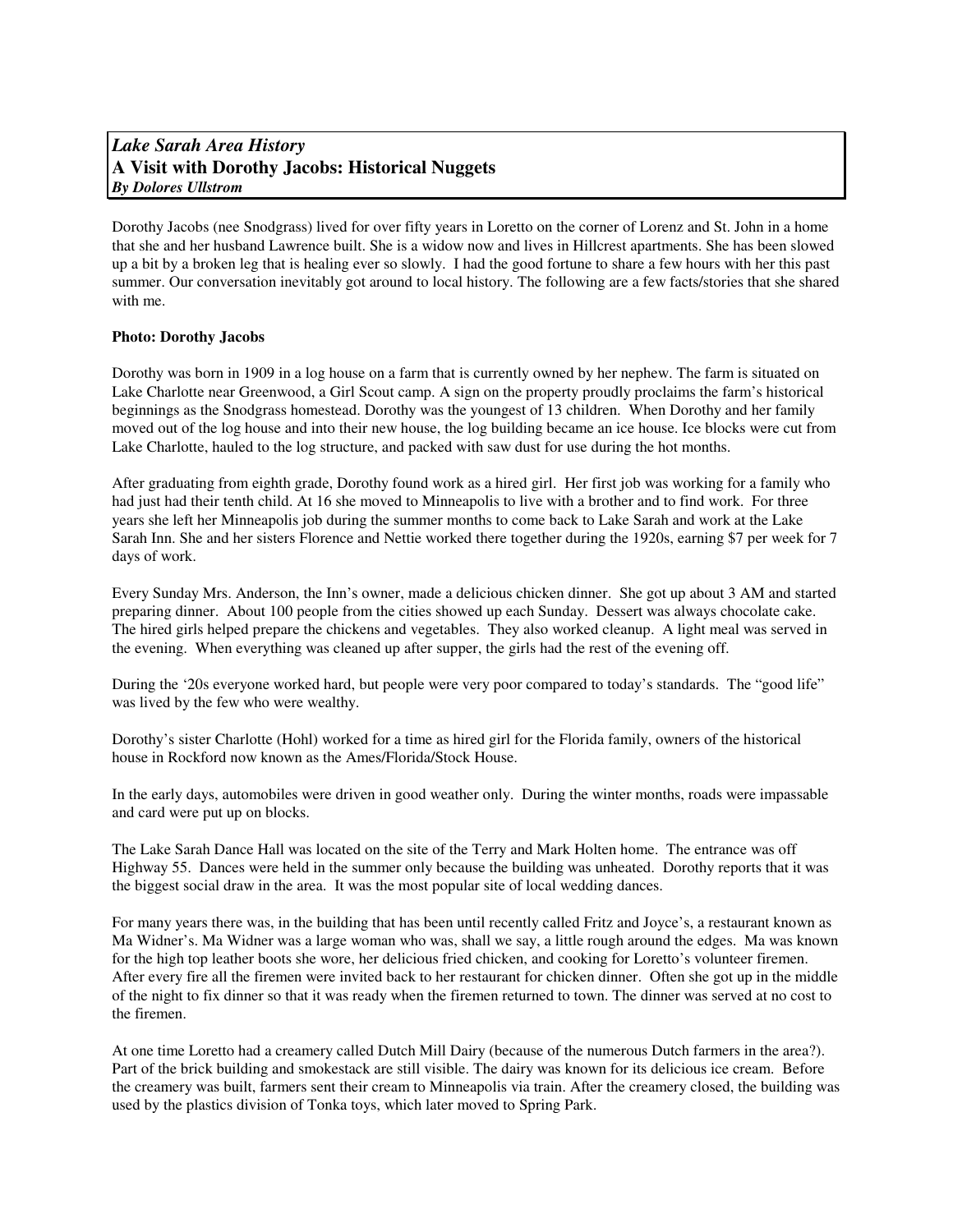#### Simon's Hotel

Barbara Ebert (nee Simon) was the youngest of the Simon's 13 children, seven of whom lived to adulthood. Many of her older siblings died in childhood when they became infected with whooping cough and chicken pox at the same time. Barbara was the only child left at home when her parents moved from their farm east of town into Loretto to the hotel which they had built. Barbara was often kept home from Saints Peter and Paul school to help with chores. She changed beds, waited on tables, and helped her mother prepare meals. She said her mother was a really good cook.

### **Photos: Simon's Hotel**

The upper floor of the hotel had six rooms. Many railroad employees, including the station master, stayed at the hotel. Salesmen traveling in the area or going through town on the train also stayed in the hotel. Mrs. Simon served her guests three meals a day. At one time there was a stable on the property. After her husband died, Mrs. Simon ran the hotel by herself. After she died the hotel was sold. At one time the hotel was made into a duplex.

In 1966 Rick and Rosie Arens moved into one of the apartments. They bought the hotel in 1967 and sold it in 1974. The next owner, a family named Benson, returned it to a single family dwelling and sold it to Jim and Jan Marrs in 1978. The Marrs continue to live there and plan to remodel in the fall.

Thanks, Dorothy, for sharing your memories with LSIA members. Word has it that local history is a favorite topic with readers.